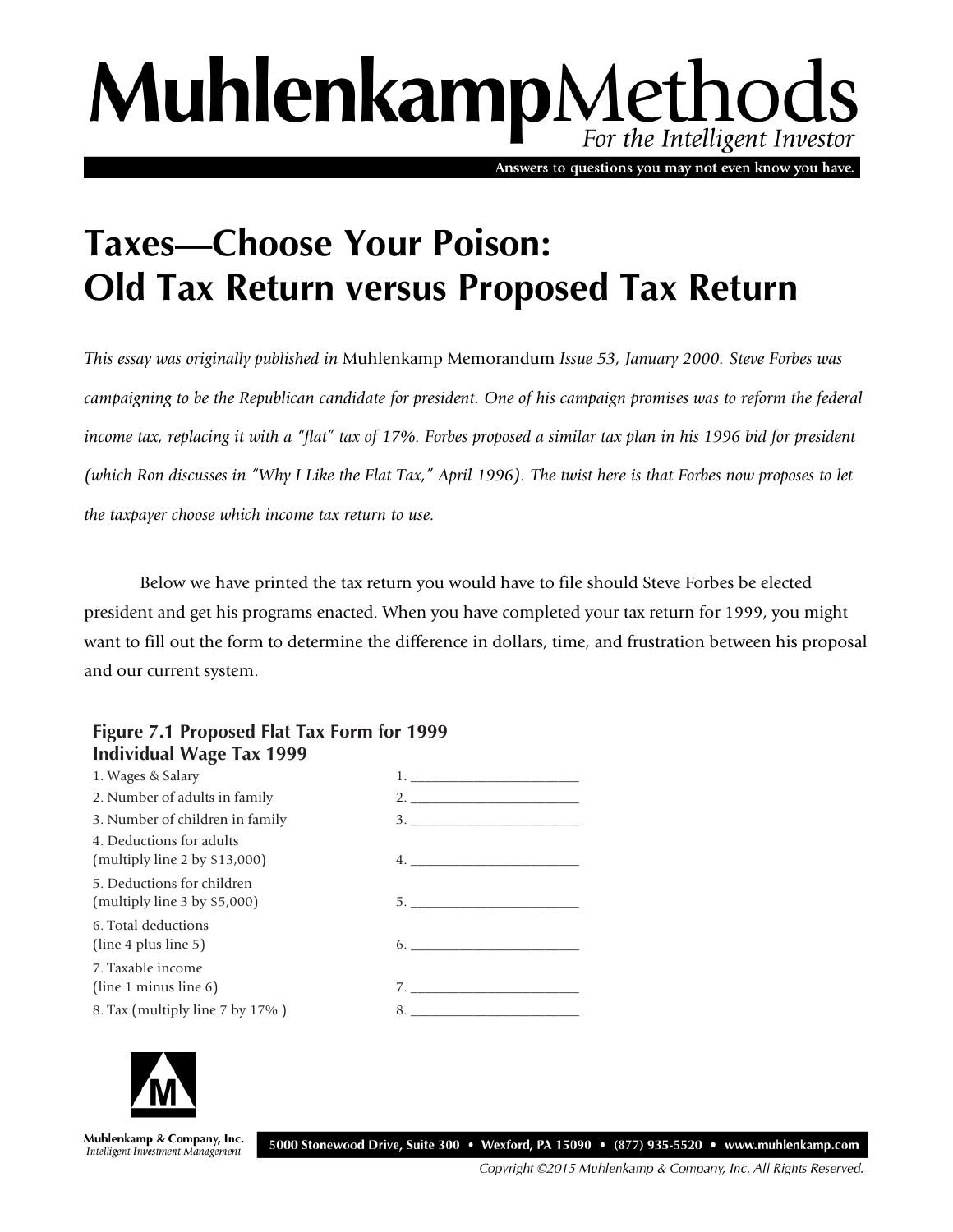#### **Taxes—Choose Your Poison: Old Tax Return versus Proposed Tax Return – Page 2**

I have been a fan of Mr. Forbes's flat tax proposal since he first proposed it, partly because I believe it will foster economic growth (for the reasons I gave in last quarter's essay, "Prosperity"). But even I was surprised when I heard Steve's response to presidential candidate Gary Bauer in a recent debate. Mr. Bauer took Steve to task for dropping the mortgage interest deduction and the charitable gift deduction in his flat tax proposal. Steve replied, "We'll give you the choice, file either the flat tax form or the old 1040 forms complete with the mortgage deduction and the charitable deduction. The taxpayer can file whichever one he/she chooses." Now I've known for a long time that Steve's program would allow you to do this, and that individual choice and responsibility are at the core of all his programs, yet I was surprised when I heard a presidential candidate say that an individual taxpayer could calculate his or her taxes in multiple ways and choose the lesser tax rather than the greater tax, as is now often required.

That Steve Forbes should be the only one of six Republican candidates (all of whom favor some tax cuts) who would allow the taxpayer this choice speaks volumes about how far we are from understanding what makes a free economy work. And it means that I must find better ways of explaining the ideas in my essay "Prosperity."

#### **Editor's Note**

*When Steve Forbes offered the taxpayer the choice of which tax form to use, he sent a clear, if surprising, message. He was saying it's okay if the taxpayer chooses to pay lower taxes. It seems like a rash suggestion. After all, the government needs tax revenue to function. However, he was just taking the work incentive argument to its logical conclusion. By allowing people to choose, he was placing top priority on fostering work incentive. If people work more, the economy grows. Therefore, even at lower tax rates, the government will collect higher tax revenues.* 

Forbes withdrew from the presidential race in February 2000. With the end of his campaign, the national *spotlight moved away from the flat tax. However, its supporters remain. They are encouraged not only by the attention Steve Forbes brought to the issue in 1996 and in 2000, but also by the gains the flat tax has made outside of the United States, particularly in the former Soviet bloc countries. Estonia established a flat tax in 1994; Latvia in 1995; and Russia in 2001. Ukraine and Slovakia each adopted a flat tax in 2003.* 

*"A key factor driving all of these countries to adopt radical tax simplification and a lowering of rates is tax evasion. They were simply unable to collect sufficient revenue under their formerly complex, high-rate tax systems. In every case, implementation of a flat tax caused collections to rise, as the benefit of evasion was reduced. (If the top rate is 50 percent, failing to report \$1 of income saves you 50 cents in taxes. But if the rate is only 13 percent,* 



Muhlenkamp & Company, Inc. 5000 Stonewood Drive, Suite 300 • Wexford, PA 15090 • (877) 935-5520 • www.muhlenkamp.com Intelligent Investment Management

Copyright ©2015 Muhlenkamp & Company, Inc. All Rights Reserved.